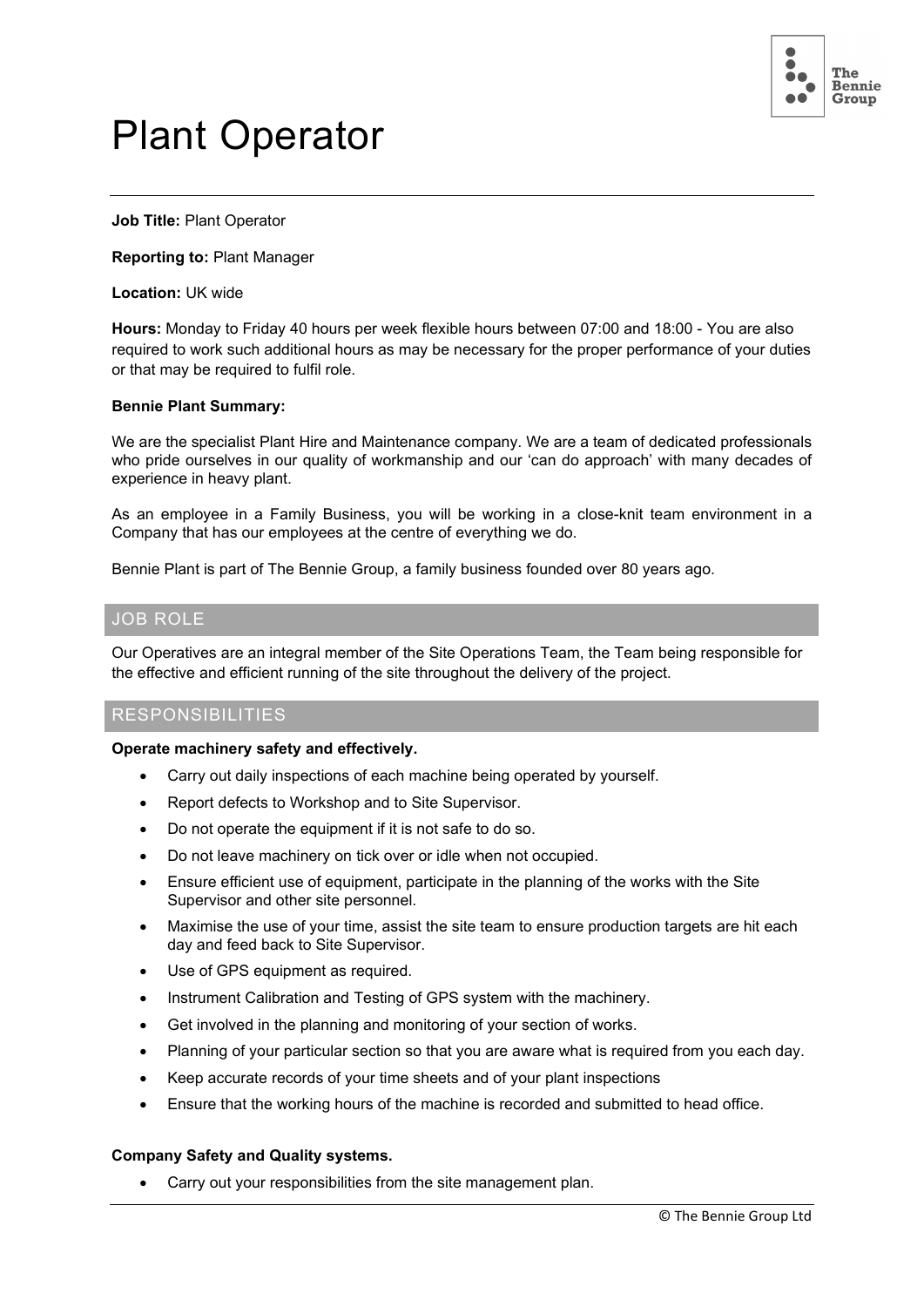

- Agree actions with your Site Supervisor/Project Manager
- Build Relationships with your team and the client's representative.
- Communicate regularly about work on your section with all members of your team especially the foreman.
- Develop a good relationship with the Clients Representative at your particular level of seniority.

#### **Be aware of responsibilities from the HSEQ policies.**

- Observe relevant statutory provisions, off sets from buried services/overhead cables etc.
- Implement the company's procedures for dealing with sub-contractors.
- Provide input to risk assessments and method statements.
- Ensure activity and/or substance-specific assessments under the Control of Substances Hazardous to Health (COSHH) Regulations are made and communicated to those at risk.
- Ensure you and your colleagues have received adequate training and information about the activity they are required to undertake.
- Ensure employees are aware of the company's policy for health & safety at work and that they have understood its requirements.
- Ensure proper protective equipment is provided, maintained and used.
- Report all accidents and incidents to the appointed HSQE manager/site supervisor and project manager.

#### **Safety**

- Hold Permit to dig where breaking ground. Only operate within the boundaries of the permit.
- Advise the Site Supervisor if what you find on site does not replicate what is shown on the permit.
- Carry out daily plant checks
- Carry out weekly plant inspections
- Ensure you have been briefed in your daily briefing prior to going to work. Ask questions if you are not sure.
- Understand and acknowledge method statements, risk assessments and COSHH procedures for each activity you are undertaking.
- Participate in HAV assessment as required
- Report any defects on you equipment to your site supervisor/workshop supervisor/service coordinator immediately

## **Environmental**

- Report any environmental incidents immediately ie oil spills, split hoses
- Ensure any waste generated is dealt with appropriately, ie spill kit and safe disposal
- Setting out of permanent and temporary works
- Work to the setting out on site
- Care of instruments (GPS, lasers etc)
- Work to the contract specified tolerances or better
- Manage the use of machine control, report any issues with the information shown immediately to your engineer and site supervisor.